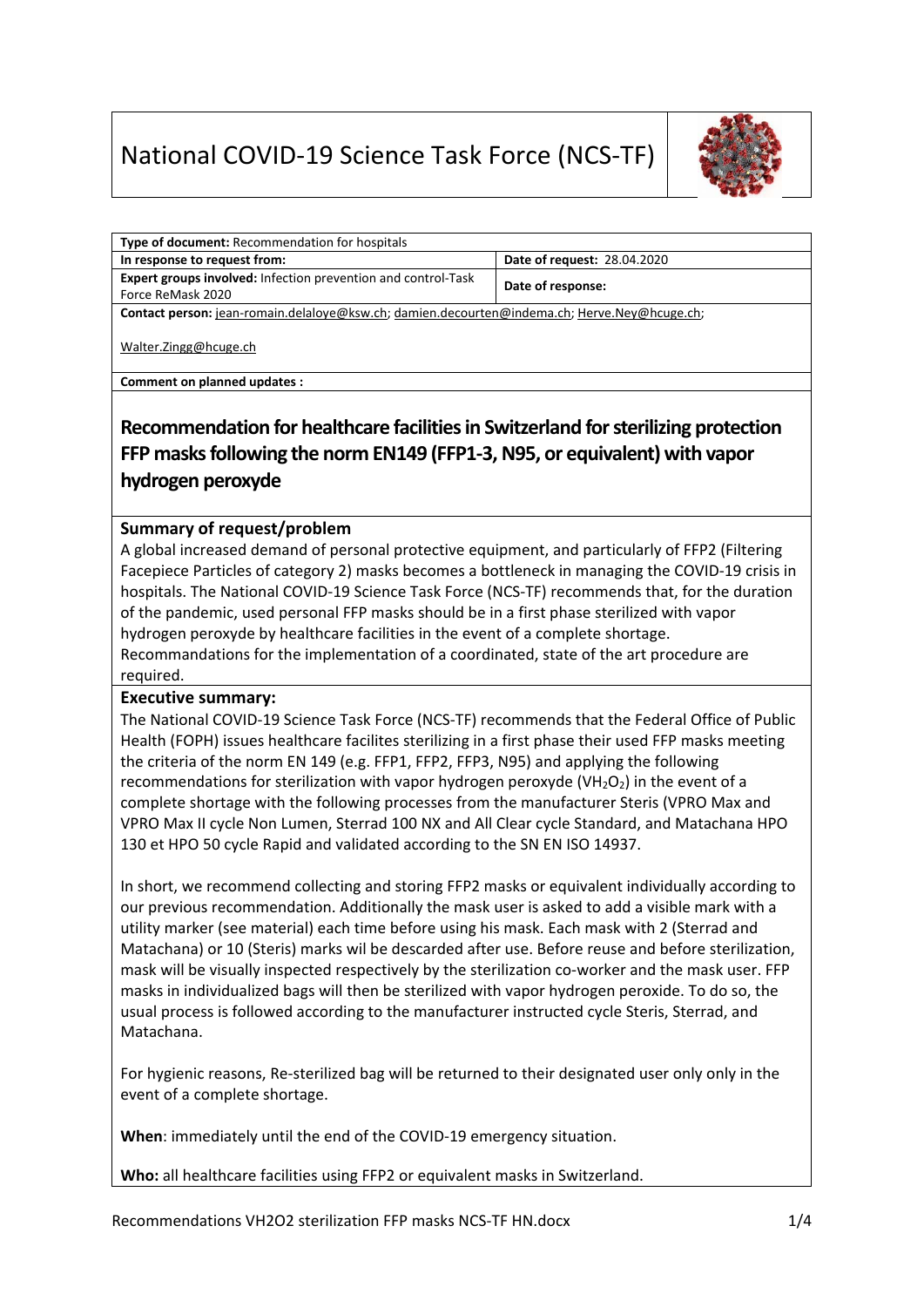#### **Main text**

### Glossary

**FFP2 Masks,** filtering facepiece particles facemasks of category 2 (exceptionally, FFP3 masks may be used), or personal protection facemasks are masks meeting the criteria of the norm EN 149 (or equivalent – N95, KN95)

**The user,** the user means the healthcare professional who wears a FFP2 mask and is asked to start the storage procedure.

## General consideration

All healthcare professionals, including the user, involved in handling such masks before final storage, should be instructed according to these recommendations. Used FFP2 or equivalent masks should not be stored in the wards unprotected for reuse, but put in sterilization pouches which are transported to a dedicated drying room at least once a day.

The user should avoid wearing cosmetics, makeup, or lipstick because such products soil the inner part of the mask and make reprocessing impossible.

 Longer exposure to UV‐light / sunlight has to be avoided to prevent degradation of the polypropylene material.

Specimens of each type and brand of FFP2 masks (or N95/KN95 masks) used in the hospital should be sterilized in due time. Brands that show signs of degradation after sterilization must not be reprocessed.

Re‐sterilized masks should only be used by their designated mask user, according to the individualized bag, only in the event of a complete shortage.

## Disclaimer

The content is provided 'as is' and must not be used to make a clinical diagnosis or replace or overrule a licensed health care professional's iudgment or the recommendation of the federal authorities. Before reusing mask after sterilization or decontamination, the process should be validated and the approval of the competent authorities (Swissmedic for Surgical masks, Swissmedic AND Suva for FFP Masks) should be obtained, with the proposal made in coordination with them and ReMask.

Art. 20a Amendment: good practices of reprocessing of medical devices Switzerland November 2016 SSSH/SSHH/Swissmedic

Any person who modifies or orders to be modified or who refurbishes or orders to be refurbished a medical device in a manner which does not conform to its intended purpose or in such a way as to change its performance must comply with the requirements governing the first placing on the market.

The reprocessing of products intended by their manufacturer for single use involves use not in accordance with the intended purpose, falls under Art. 20a and therefore requires compliance with the requirements for placing on the market (cf. Section 2 of the MDDO).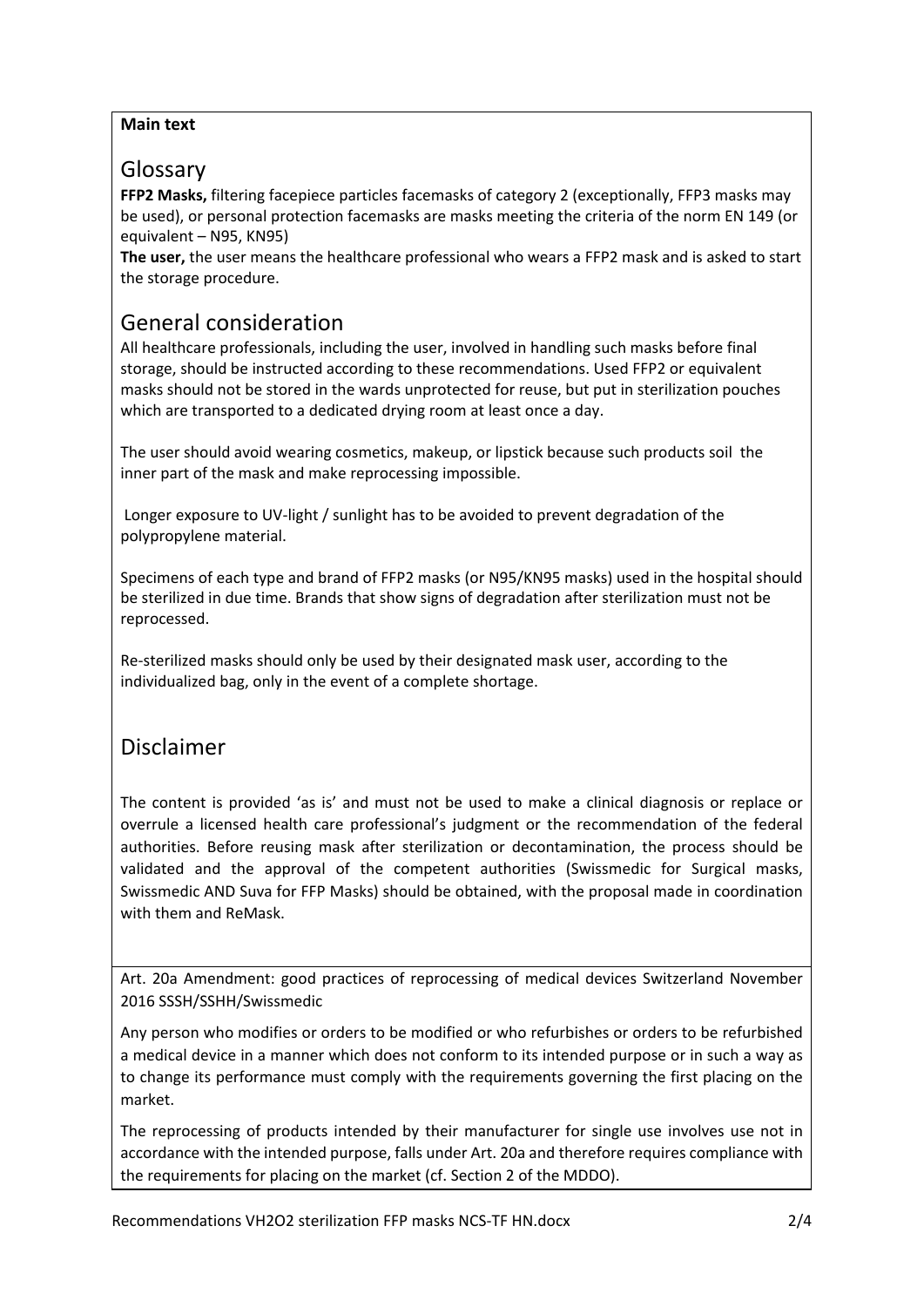# Estimated process capacity and costs

We estimate that the capacities of the VH2O2 process is to sterilize about 9000 used FFP masks in Swizerland for a cost of about 15.‐ CHF per mask

## Recommended process

- 1. Before putting the mask to storage, the user will discard masks that have been used 2 (Sterrad and Matachana) or 10 (Steris) times, according to the number of marks on the mask.
- 2. The used FFP masks to be sterilized are packed individually in individualized sterilization pouches and stored according to our recommendation on storing masks.
- 3. Used masks are brought out of the long‐term storage for steriliazion
- 4. The sterilization personal in charge visually inspects the mask bedore processing it to identify parts or areas that are damaged, deformed or soiled – if present, the mask must be thrown away.
- 5. The usual VH2O2 process according to manufacturer (Steris, Sterrad, and Matachana) indications and validated according to norm SN EN ISO 14937 is followed.
- 6. The sterilization personal in charge visually inspects the mask after processing it to identify parts or areas that are damaged, deformed or soiled – if present, the mask must be thrown away he user visually inspects the mask after use to identify parts or areas that are damaged, deformed or soiled – if present, the mask must be thrown away.
- 7. For longterm storage, before reuse, the sealed sterilized masks are placed in air‐tight (ideally stackable) boxes (or in plastic bags within boxes), with 30 g silica gel per 10 masks to keep the masks dry.
- 8. The boxes are stored in a dry place, separately from the used masks. Correct marking is to be observed
- 9. For testing and quality insurance purposes a randomly selected sample of healthcare facilities will be asked to provide with preserved masks stored and sterilized according to the present procedure.
- 10. In the event of a complete shortage, the stored used, re-sterilized mask will be brought to its designated user.
- 11. Before manipulating the mask, the user performs hand hygiene (using alcohol‐based handrub).
- 12. The user visually inspects the mask before re-use to identify parts or areas that are damaged, deformed or soiled – if present, the mask must be thrown away.